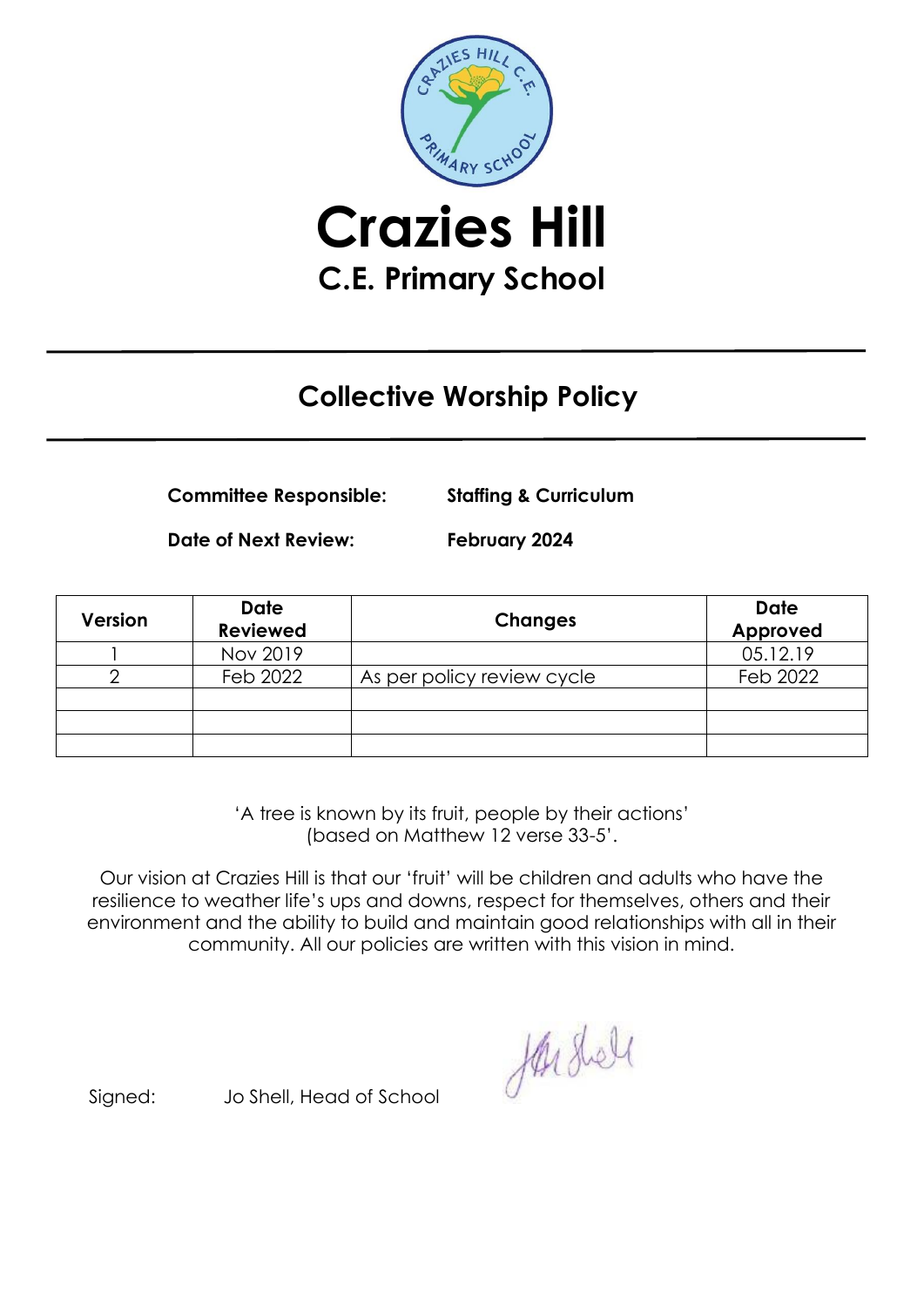Signed: Lesley Turville, Chair of Governors

#### **Contents**

### 1.0 Introduction

Collective worship is central to the life of Crazies Hill CE Primary School. Worship offers the pupils and others in our school an opportunity to reflect upon values and issues in the context of our Christian vision and ethos. It is an expression of our vision and it shapes our approach towards others and to what we do in school. We invite all in school to join our daily worship and parents are welcome to attend for special occasions.

Our collective worship provides pupils and staff the opportunity to:

- celebrate
	- o Christian seasons and festivals and to recognise festivals from other faiths;
	- o school values associated with our vision;
	- o pupils' and adults' achievements;
- experience prayer, stillness, reflection, worship in a variety of forms including songs, stories and drama;
- grow in their understanding of and participation in prayer;
- create a reflective approach to life including the exploration of deep questions;
- develop as a community centred on our clear and distinctive Christian vision;
- experience a variety of styles of worship;
- participate and respond, through active involvement in the planning, leading and evaluation of worship;
- feel safe and affirmed:
- worship God on their own terms.

Worship will reflect aspects of the curriculum and in particular will:

- nurture spiritual growth;
- enable participants to consider moral questions in a Christian context;
- enhance social understanding and encourage responses to issues through courageous advocacy;
- give participants a chance to reflect on the place and importance of faith in the lives of people today;
- encourage participants to explore beliefs drawn from their own cultural heritage;
- reflect the teachings of Jesus and a Trinitarian theology.

# 2.0 The Pattern of Collective Worship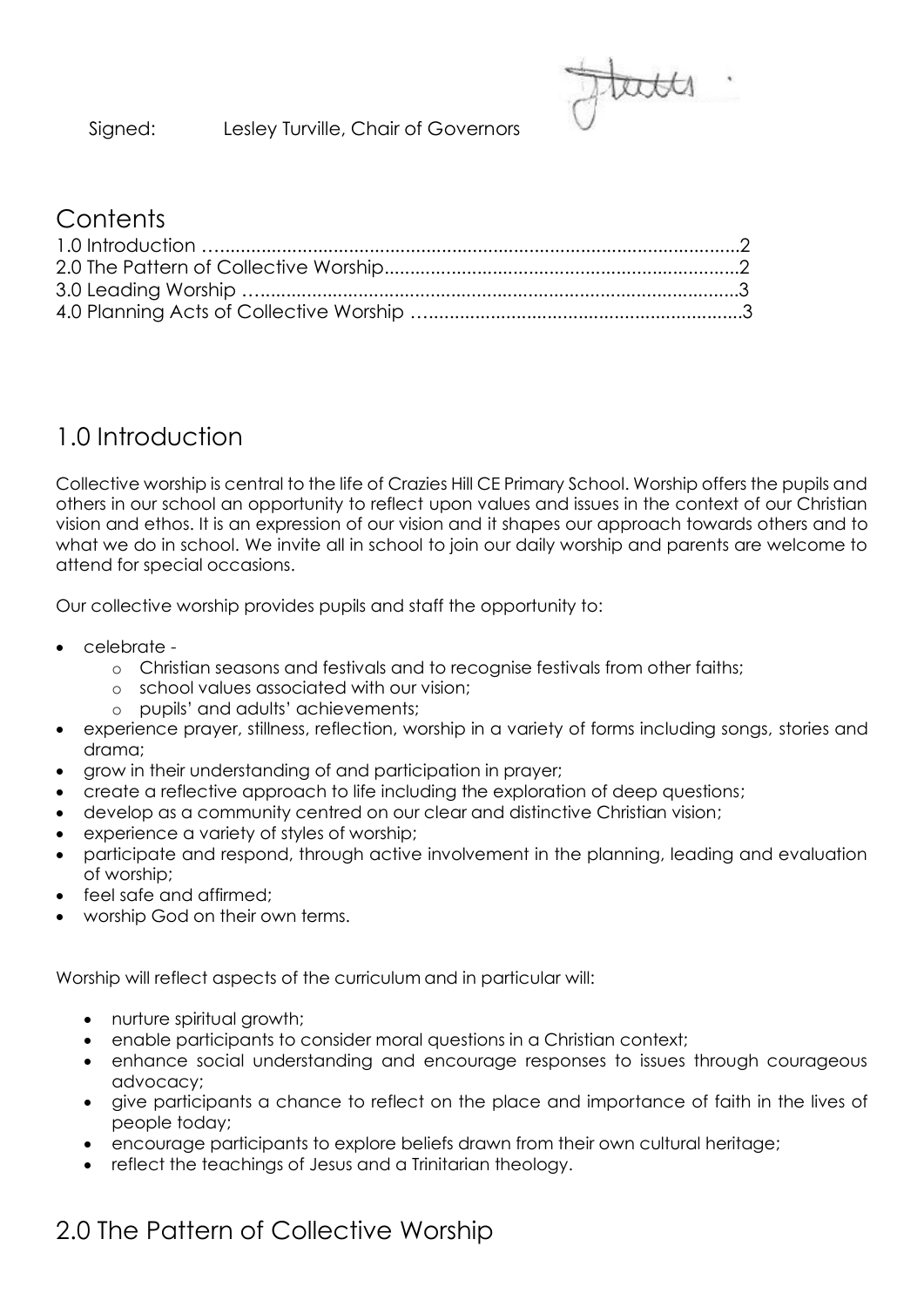Collective worship takes place in a variety of groupings in the school hall. On occasions it is carried out in the classroom or outside. Acts of worship are also carried out in St Mary's Church Wargrave. We follow the seasons of the Church year and within these, significant festivals and other special days are observed. These always include Harvest, Christmas, Easter and Pentecost. Other important days in the calendar such as Remembrance and the Leavers' Service also feature in collective worship.

Whenever worship takes place, it is planned to promote participants' thinking beyond the time given to worship itself.

### 3.0 Leading Worship

Worship has a variety of leaders from both within school and from the local Church Community. Pupils are given opportunities to lead worship throughout the year. Visitors are welcome to contribute to collective worship from time to time.

### 4.0 Planning Acts of Collective Worship

Our acts of worship are carefully planned to ensure a balance between content and experience. Leaders, including the children, plan the content and activities included in worship according to what is most appropriate to the season, theme and the needs of the pupils. The themes of worship are chosen to both express and explore our vision and the way in which this vision is experienced in school through the associated values. Throughout their time at our school children will encounter a wide variety of activities such as dance and drama alongside more traditional elements of worship such as prayer and song.

Our collective worship follows a set pattern (liturgy) which includes music to open, an opening prayer and response, the lighting of three candles with words that relate to the trinity and a closing prayer. This pattern units all acts of worship and provides a framework for children when planning worship.

Prayer is a vital part of our worship. It is introduced with a form of words that invites but does not coerce pupils to participate. Our prayers are addressed to God reflecting the traditions and practices of the Church of England. Pupils who prefer not to pray are encouraged to use these times to reflect on the important messages shared in our worship.

Our worship is regularly reviewed through discussions with participants, observation and reflection. Our evaluations are fed into the planning of future worship.

#### **A legal note**

By law, collective worship must:

- be provided for every child every day;
- reflect the school's Trust Deed.

Our policy sets out clearly our aspiration that collective worship will be a beneficial and valued experience for all members of our school community whatever their backgrounds